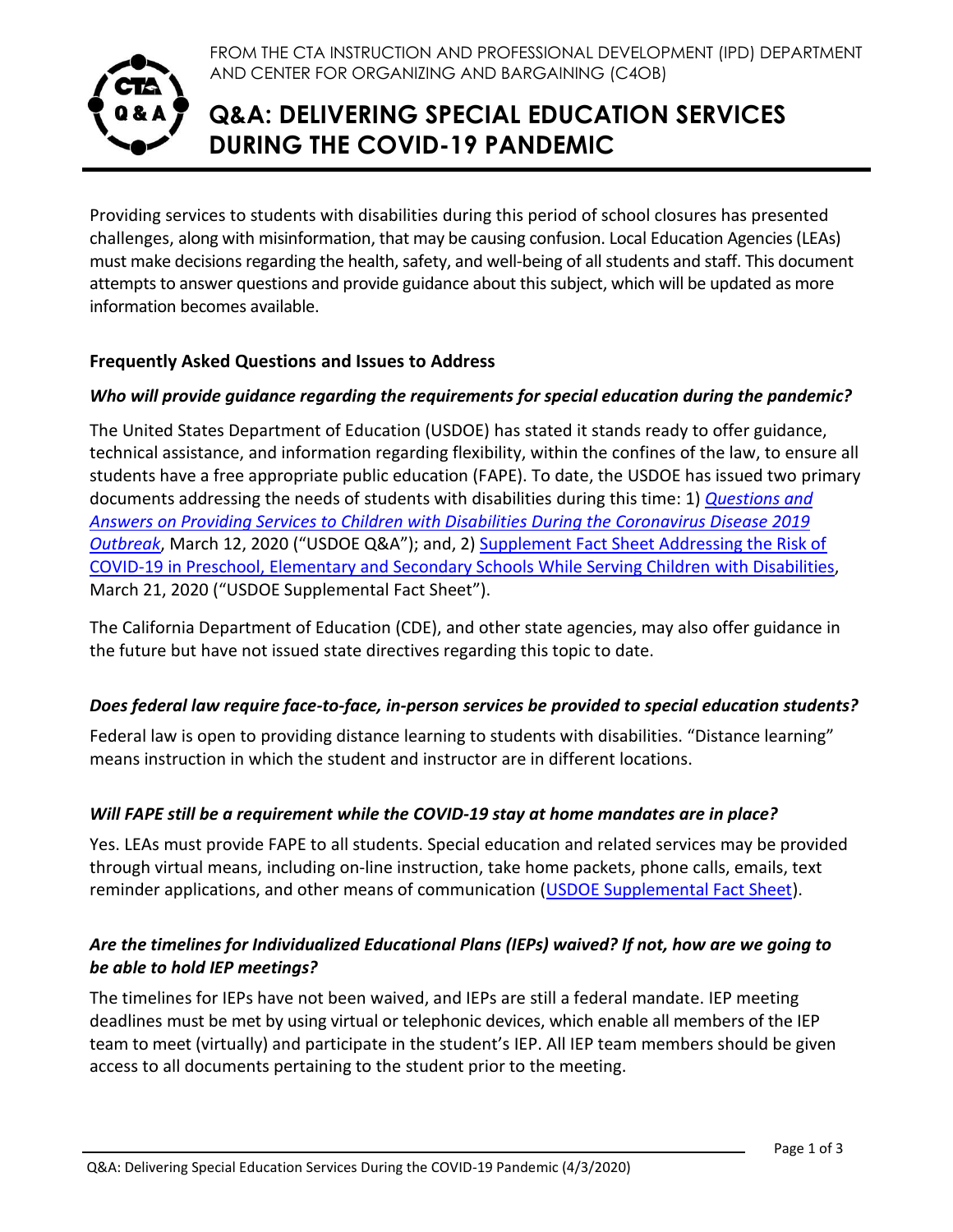

# **Q&A: DELIVERING SPECIAL EDUCATION SERVICES DURING THE COVID-19 PANDEMIC**

## *How are we going to be able to obtain signatures if we can't meet face to face?*

There are companies that offer virtual signature services for a cost. These services should ensure privacy, safety, and accuracy of signatures on the IEP, which is a legal document. For example, Adobe provides a certificate-based signature, which, like a conventional handwritten signature, identifies the person signing a document. Unlike a handwritten signature, a certificate-based signature is difficult to forge because it contains encrypted information that is unique to the signer. It can be easily verified and informs recipients whether the document was modified after initially signed. DocuSign is another service that provides a secure electronic signature. In most cases, with input from the association, your district should be the one to review and select the service to be used (and in all cases should pay for the service, if required).

## *What should be recorded/documented on the Special Education Student Information System (SESIS) during distance learning?*

Each LEA should establish its own best practices/policies and should inform all relevant educators about these tracking requirements. If you are unaware of your LEA's requirements, you should contact your administrator to inquire.

#### *How should IEP team meetings be conducted during long-term school closures due to COVID-19?*

IEP Teams are not required to meet in person while schools are closed. If an evaluation of a student with a disability *requires* a face-to-face assessment or observation, the evaluation would need to be delayed until school reopens. Evaluations and re-evaluations that do not require face-to-face assessments or observations may take place virtually while schools are closed, so long as a student's parent or legal guardian consents. These same principles apply to similar activities conducted by appropriate personnel for a student with a disability who has a Section 504 plan or who is being evaluated under Section 504 [\(USDOE Office for Civil Rights Fact Sheet,](https://www2.ed.gov/about/offices/list/ocr/docs/ocr-coronavirus-fact-sheet.pdf) March 16, 2020).

#### *Can IEPs be modified during the shutdown to reflect a temporary change in service?*

An addendum can be made to an IEP, and the IEP team may decide to have service minutes made up at a later date when school resumes (p. 3, [USDOE Office for Civil Rights Fact Sheet\)](https://www2.ed.gov/about/offices/list/ocr/docs/ocr-coronavirus-fact-sheet.pdf).

#### *What if a student is not able to receive the same minutes of services in a virtual learning environment?*

It may not be possible to meet the same service minutes in a virtual learning environment. IEP teams  $may - but are not required to - consider adding an addendum to the student's existing IEP in order$ to provide distance learning.

In some cases, when a student does not receive services due to closure, IEP teams may have to consider adding compensatory services at a later date, when school resumes.